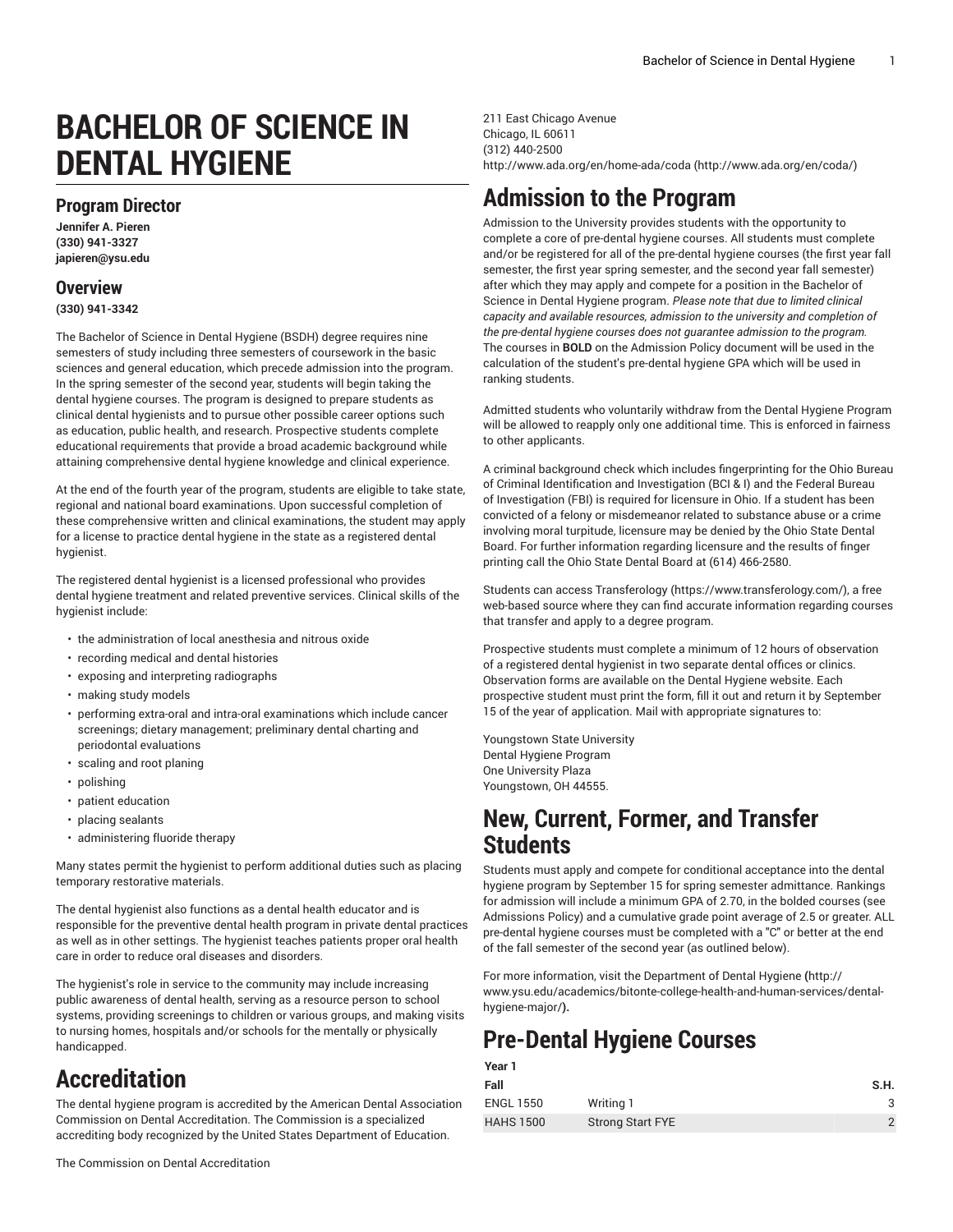| <b>BIOL 1545</b><br>& 1545L       | Allied Health Anatomy and Physiology<br>and Allied Health Anatomy and Physiology<br>Laboratory  | 5              |
|-----------------------------------|-------------------------------------------------------------------------------------------------|----------------|
| <b>CHEM 1505</b><br>& 1505L       | <b>Allied Health Chemistry 1</b><br>and                                                         | 3              |
|                                   | <b>Semester Hours</b>                                                                           | 13             |
| Spring                            |                                                                                                 |                |
| <b>ENGL 1551</b>                  | Writing 2                                                                                       | 3              |
| <b>CMST 1545</b>                  | <b>Communication Foundations</b>                                                                | 3              |
| CHFM 1506<br>& 1506L              | <b>Allied Health Chemistry 2</b><br>and                                                         | 3              |
| <b>PSYC 1560</b>                  | General Psychology                                                                              | 3              |
| <b>MATH 2623</b><br>or STAT 2625  | <b>Quantitative Reasoning</b><br>or Statistical Literacy and Critical<br>Reasoning              | 3              |
|                                   | <b>Semester Hours</b>                                                                           | 15             |
| Year <sub>2</sub>                 |                                                                                                 |                |
| Fall                              |                                                                                                 |                |
| <b>BIOL 1560</b>                  | Microbiology for the Health Professions                                                         | $\overline{2}$ |
| <b>MLT 2687L</b><br>or BIOL 1560L | Microbiology for Health Care Laboratory<br>or Microbiology Laboratory for Health<br>Professions | 1              |
| <b>PHIL 2625</b>                  | Introduction to Professional Ethics                                                             | 3              |
| SOC 1500                          | Introduction to Sociology                                                                       | 3              |
| <b>Arts and Humanities</b>        |                                                                                                 | 3              |
|                                   | Social and Personal Awareness Elective                                                          | 3              |
|                                   | <b>Semester Hours</b>                                                                           | 15             |
|                                   | <b>Total Semester Hours</b>                                                                     | 43             |

## **Current Students**

Current students must apply by September 15 for spring semester admittance. Application packets are in the Dean's office, Bitonte College of Health and Human Services, Cushwa Hall, Room 2104. All necessary reports and transcripts must be received by September 15. No applications will be considered after this deadline.

## **New, Transfer, and Former YSU Students**

New, transfer, and former YSU students must first apply and be admitted to the University by completing the undergraduate admissions form and indicating dental hygiene as the intended major.

Submit transcripts from each of the post secondary institutions and high school(s) attended. Transcripts of any academic work being completed during the academic year of the requested admission date must be submitted to YSU Admissions Office by September 15. No applications will be considered after this deadline.

## **Observation Requirement**

All prospective students must complete a minimum of 12 hours of observation of a registered dental hygienist in at least two separate dental offices or dental clinics. Students must dress appropriately. Do not wear shorts, jeans, tennis shoes, flip-flops or other unprofessional clothing. Hair must be pulled away from the face, and make-up and perfume should be moderately applied. Observation forms are available on the dental [hygiene \(http://www.ysu.edu/](http://www.ysu.edu/academics/bitonte-college-health-and-human-services/dental-hygiene-major/) [academics/bitonte-college-health-and-human-services/dental-hygiene-major/](http://www.ysu.edu/academics/bitonte-college-health-and-human-services/dental-hygiene-major/)) website. Each prospective student must print the form and fill it out. The forms with the appropriate signatures must be mailed to:

Youngstown State University Dental Hygiene Program One University Plaza

Youngstown, OH 44555

#### **Factors affecting admission will include:**

- 1. Pre-Dental Hygiene G.P.A.
- 2. Cumulative G.P.A.
- 3. All Pre-Dental Hygiene courses completed with a "C" or better by the end of the fall semester.
- 4. Number of repetitions of **BOLD** pre-dental hygiene courses (as indicated in Section A).
- 5. As the number of repetitions increases, the likelihood of being admitted decreases. Applicants will have within the last five years, no more than two repeated classes in all the pre-dental hygiene courses. A repeated course must be completed with a grade of "C" or better and all incompletes must be removed before beginning the dental hygiene curriculum.
- 6. Satisfactory completion of the dental hygiene observation forms.

Upon receiving admission to the Dental Hygiene Program, and as a condition of admission, students must show satisfactory evidence of the following:

- 1. Current CPR/BLS certification
- 2. Completed physical and dental exam
- 3. Proof of required immunization requirements

| <b>COURSE</b>                         | <b>TITLE</b>                                                                                | S.H.           |
|---------------------------------------|---------------------------------------------------------------------------------------------|----------------|
|                                       | FIRST YEAR REQUIREMENT - STUDENT SUCCESS                                                    |                |
| <b>YSU 1500</b>                       | <b>Success Seminar</b>                                                                      | $1-2$          |
| or SS 1500                            | <b>Strong Start Success Seminar</b>                                                         |                |
| or HONR 1500                          | Intro to Honors                                                                             |                |
| <b>General Education Requirements</b> |                                                                                             |                |
| <b>ENGL 1550</b>                      | Writing 1                                                                                   | $3 - 4$        |
| or ENGL 1549                          | Writing 1 with Support                                                                      |                |
| <b>ENGL 1551</b>                      | Writing 2                                                                                   | 3              |
| <b>CMST 1545</b>                      | <b>Communication Foundations</b>                                                            | 3              |
| Mathematics Requirement               |                                                                                             |                |
| <b>MATH 2623</b>                      | Quantitative Reasoning                                                                      | $3 - 4$        |
| or STAT 2625                          | Statistical Literacy and Critical Reasoning                                                 |                |
| Arts and Humanities (6 s.h.)          |                                                                                             |                |
| <b>PHIL 2625</b>                      | Introduction to Professional Ethics (required for<br>major)                                 | 3              |
| Arts and Humanities Elective          |                                                                                             | 3              |
|                                       | Natural Sciences (2 courses; 1 with lab) (6-7 s.h.)                                         |                |
| <b>CHEM 1505</b><br>& 1505L           | Allied Health Chemistry 1<br>and (required for major)                                       | 3              |
| <b>CHEM 1506</b><br>& 1506L           | Allied Health Chemistry 2<br>and (required for major)                                       | 3              |
| Social Science (6 s.h.)               |                                                                                             |                |
| <b>PSYC 1560</b>                      | General Psychology (required for major)                                                     | 3              |
| SOC 1500                              | Introduction to Sociology (required for major)                                              | 3              |
|                                       | Social and Personal Awareness (6 s.h.)                                                      | 6              |
| <b>Required Support Courses</b>       |                                                                                             |                |
| <b>BIOL 1545</b><br>& 1545L           | Allied Health Anatomy and Physiology<br>and Allied Health Anatomy and Physiology Laboratory | 5              |
| <b>BIOL 1560</b>                      | Microbiology for the Health Professions                                                     | 2              |
| <b>BIOL 1560L</b>                     | Microbiology Laboratory for Health Professions                                              | 1              |
| or MLT 2687L                          | Microbiology for Health Care Laboratory                                                     |                |
| <b>Major Requirements</b>             |                                                                                             |                |
| <b>DHYG 2601</b>                      | Dental Hygiene 1                                                                            | 3              |
| <b>DHYG 2601L</b>                     | Clinical Dental Hygiene 1                                                                   | 2              |
| <b>DHYG 2620</b>                      | <b>Head and Neck Anatomy</b>                                                                | $\overline{2}$ |
| <b>DHYG 2620L</b>                     | Head and Neck Anatomy Lab                                                                   | 1              |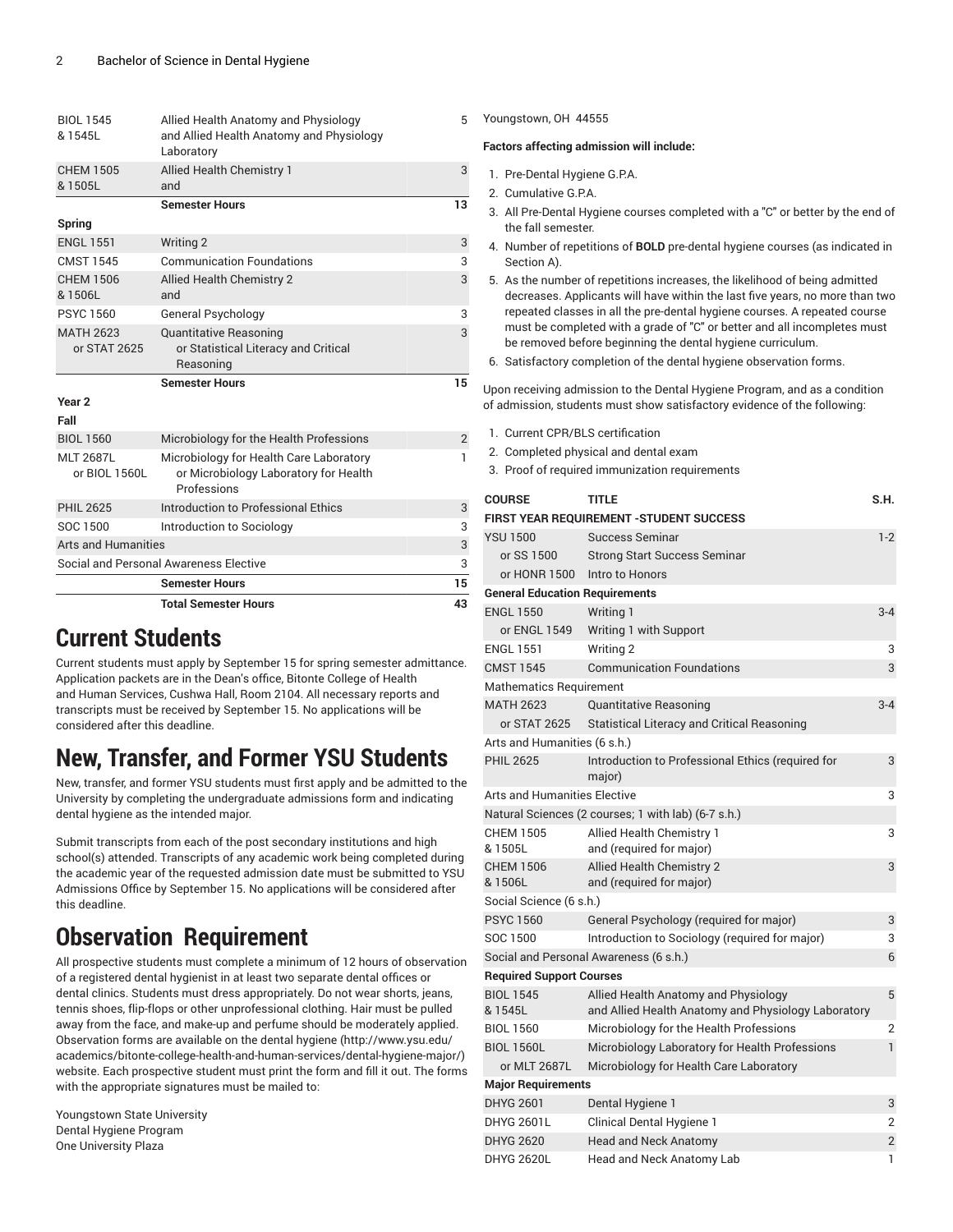| <b>Total Semester Hours</b> |                                                                   | 123-126        |
|-----------------------------|-------------------------------------------------------------------|----------------|
| <b>DHYG 4855L</b>           | <b>Expanded Functions Clinical</b>                                | $\overline{2}$ |
| <b>DHYG 4860</b>            | <b>Ethics and Practice Concepts</b>                               | $\overline{2}$ |
| <b>DHYG 4850L</b>           | <b>Community Clinicals</b>                                        | 1              |
| <b>DHYG 4850</b>            | Dental Public Health                                              | 3              |
| <b>DHYG 4806L</b>           | Clinical Dental Hygiene 6                                         | $\overline{4}$ |
| <b>DHYG 4806</b>            | Dental Hygiene 6                                                  | $\overline{2}$ |
| <b>DHYG 4845L</b>           | Expanded Functions for the Dental Hygienist Lab                   | 1              |
| <b>DHYG 4845</b>            | <b>Expanded Functions for the Dental Hygienist</b>                | 3              |
| <b>DHYG 4840</b>            | Directed Dental Hygiene Research                                  | 3              |
| <b>DHYG 4830L</b>           | Dental Materials Lab                                              | $\mathbf{1}$   |
| DHYG 4830                   | Dental Materials                                                  | 1              |
| <b>DHYG 4805L</b>           | <b>Clinical Dental Hygiene 5</b>                                  | 4              |
| <b>DHYG 4805</b>            | Dental Hygiene 5                                                  | 3              |
| <b>AHLT 4806</b>            | <b>Research Methods</b>                                           | 3              |
| <b>DHYG 3790L</b>           | Local Anesthesia and Pain Control Clinic                          | 1              |
| <b>DHYG 3790</b>            | Local Anesthesia and Pain Control for Dental<br><b>Hygienists</b> | $\overline{2}$ |
| <b>DHYG 3780</b>            | Pharmacology                                                      | $\overline{2}$ |
| <b>DHYG 3704L</b>           | <b>Clinical Dental Hygiene 4</b>                                  | 3              |
| DHYG 3704                   | Dental Hygiene 4                                                  | 3              |
| <b>AHLT 4805</b>            | <b>Health Education for Allied Health</b>                         | 3              |
| <b>DHYG 3770</b>            | Periodontology                                                    | 3              |
| <b>DHYG 3760L</b>           | Dental Radiology Lab                                              | $\mathbf{1}$   |
| DHYG 3760                   | Dental Radiology                                                  | 3              |
| <b>DHYG 3750</b>            | Oral Pathology                                                    | $\overline{2}$ |
| <b>DHYG 3703L</b>           | Clinical Dental Hygiene 3                                         | 3              |
| <b>DHYG 3703</b>            | Dental Hygiene 3                                                  | 3              |
| DHYG 2640                   | Oral Histology                                                    | $\overline{2}$ |
| <b>DHYG 2602L</b>           | <b>Clinical Dental Hygiene 2</b>                                  | $\overline{2}$ |
| <b>DHYG 2602</b>            | Dental Hygiene 2                                                  | 2              |
| <b>DHYG 2630</b>            | Management of Medical/Dental Emergencies                          | $\overline{2}$ |

| Year 1                                        |                                                                                                |           |
|-----------------------------------------------|------------------------------------------------------------------------------------------------|-----------|
| Fall                                          |                                                                                                | S.H.      |
| <b>YSU 1500</b><br>or SS 1500<br>or HONR 1500 | Success Seminar<br>or Strong Start Success Seminar<br>or Intro to Honors                       | $1-2$     |
| <b>ENGL 1550</b><br>or ENGL 1549              | Writing 1<br>or Writing 1 with Support                                                         | $3 - 4$   |
| <b>BIOL 1545</b><br>& 1545L                   | Allied Health Anatomy and Physiology<br>and Allied Health Anatomy and Physiology<br>Laboratory | 5         |
| <b>CHEM 1505</b><br>& 1505L                   | <b>Allied Health Chemistry 1</b><br>and                                                        | 3         |
|                                               |                                                                                                |           |
|                                               | <b>Semester Hours</b>                                                                          | $12 - 14$ |
| Spring                                        |                                                                                                |           |
| <b>ENGL 1551</b>                              | Writing 2                                                                                      | 3         |
| <b>CMST 1545</b>                              | <b>Communication Foundations</b>                                                               | 3         |
| <b>CHEM 1506</b><br>& 1506L                   | <b>Allied Health Chemistry 2</b><br>and                                                        | 3         |
| <b>PSYC 1560</b>                              | General Psychology                                                                             | 3         |
| <b>MATH 2623</b><br>or STAT 2625              | <b>Quantitative Reasoning</b><br>or Statistical Literacy and Critical<br>Reasoning             | $3 - 4$   |

| Year 2                            |                                                    |                |
|-----------------------------------|----------------------------------------------------|----------------|
| Fall                              |                                                    |                |
| <b>BIOL 1560</b>                  | Microbiology for the Health Professions            | 2              |
| <b>BIOL 1560L</b><br>or MLT 2687L | Microbiology Laboratory for Health<br>Professions  | 1              |
|                                   | or Microbiology for Health Care Laboratory         |                |
| <b>PHIL 2625</b>                  | Introduction to Professional Ethics                | 3              |
| SOC 1500                          | Introduction to Sociology                          | 3              |
| <b>Arts and Humanities</b>        |                                                    | 3              |
|                                   | Social and Personal Awareness Elective             | 3              |
|                                   | <b>Semester Hours</b>                              | 15             |
| Spring                            |                                                    |                |
| <b>DHYG 2601</b>                  | Dental Hygiene 1                                   | 3              |
| <b>DHYG 2601L</b>                 | <b>Clinical Dental Hygiene 1</b>                   | $\overline{2}$ |
| <b>DHYG 2620</b>                  | Head and Neck Anatomy                              | $\overline{2}$ |
| <b>DHYG 2620L</b>                 | Head and Neck Anatomy Lab                          | $\mathbf{1}$   |
| <b>DHYG 2630</b>                  | Management of Medical/Dental Emergencies           | $\overline{2}$ |
|                                   | Social and Personal Awareness Elective             | 3              |
|                                   | <b>Semester Hours</b>                              | 13             |
| Summer                            |                                                    |                |
| <b>DHYG 2602</b>                  | Dental Hygiene 2                                   | $\overline{2}$ |
| <b>DHYG 2602L</b>                 | Clinical Dental Hygiene 2                          | $\overline{2}$ |
| <b>DHYG 2640</b>                  | Oral Histology                                     | $\overline{2}$ |
|                                   |                                                    |                |
|                                   | <b>Semester Hours</b>                              | 6              |
| Year <sub>3</sub>                 |                                                    |                |
| Fall                              |                                                    |                |
| <b>DHYG 3703</b>                  | Dental Hygiene 3                                   | 3              |
| <b>DHYG 3703L</b>                 | Clinical Dental Hygiene 3                          | 3              |
| <b>DHYG 3750</b>                  | Oral Pathology                                     | $\overline{2}$ |
| <b>DHYG 3760</b>                  | Dental Radiology                                   | 3              |
| <b>DHYG 3760L</b>                 | Dental Radiology Lab                               | 1              |
| <b>DHYG 3770</b>                  | Periodontology                                     | 3              |
| <b>AHLT 4805</b>                  | <b>Health Education for Allied Health</b>          | 3              |
|                                   | <b>Semester Hours</b>                              | 18             |
| Spring                            |                                                    |                |
| <b>DHYG 3704</b>                  | Dental Hygiene 4                                   | 3              |
| <b>DHYG 3704L</b>                 | <b>Clinical Dental Hygiene 4</b>                   | 3              |
| <b>DHYG 3780</b>                  | Pharmacology                                       | 2              |
| <b>DHYG 3790</b>                  | Local Anesthesia and Pain Control for Dental       | $\overline{2}$ |
|                                   | Hygienists                                         |                |
| <b>DHYG 3790L</b>                 | Local Anesthesia and Pain Control Clinic           | 1              |
| <b>AHLT 4806</b>                  | <b>Research Methods</b>                            | 3              |
|                                   | <b>Semester Hours</b>                              | 14             |
| Year 4                            |                                                    |                |
| Fall                              |                                                    |                |
| <b>DHYG 4805</b>                  | Dental Hygiene 5                                   | 3              |
| <b>DHYG 4805L</b>                 | Clinical Dental Hygiene 5                          | 4              |
| <b>DHYG 4830</b>                  | <b>Dental Materials</b>                            | $\mathbf{1}$   |
| <b>DHYG 4830L</b>                 | Dental Materials Lab                               | 1              |
| <b>DHYG 4840</b>                  | Directed Dental Hygiene Research                   | 3              |
| <b>DHYG 4845</b>                  | <b>Expanded Functions for the Dental Hygienist</b> | 3              |
| <b>DHYG 4845L</b>                 | <b>Expanded Functions for the Dental Hygienist</b> | $\mathbf{1}$   |
|                                   | Lab                                                |                |
|                                   | <b>Semester Hours</b>                              | 16             |
| <b>Spring</b>                     |                                                    |                |
| <b>DHYG 4806</b>                  | Dental Hygiene 6                                   | $\overline{2}$ |